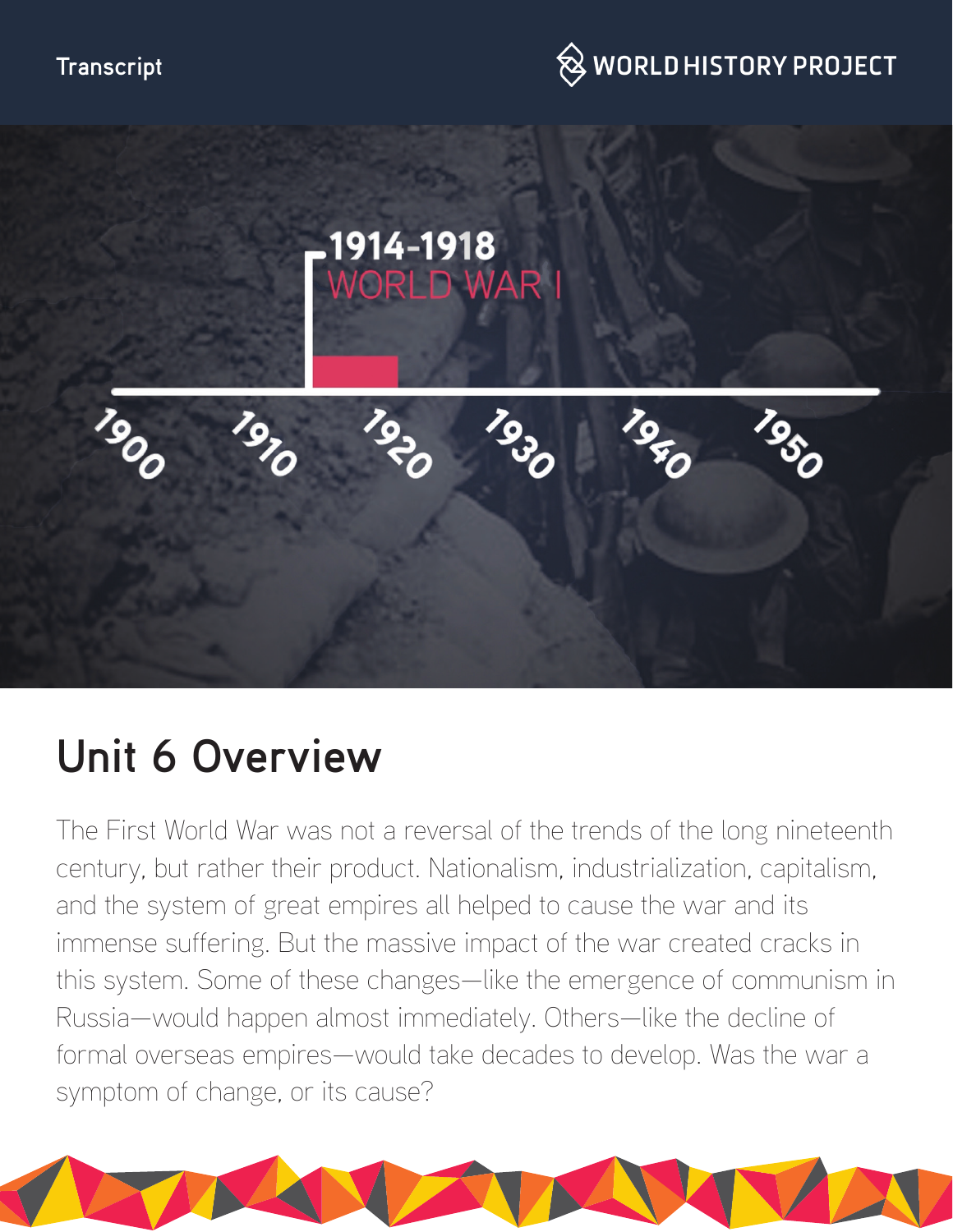

# **00:01**

Let's call it the Great War.

*Kim Lochner and Colby Burnett in conversation*

Or the war to end all wars.

It's called the First World War, or World War I.

Spoilers!

No.

I don't want to alarm you, but I think they already know there were two.

Okay.

*Photo/artwork montage: 19th century revolutions, protests for labor reform, democratic government*

*children in schools; women working in a sewing production facility*

# **01:06**

*A city-planning diagram shows gas lines underground Footage of telegraphs, steamships and railroads*

# **01:43**

*Colby Burnett Footage of oppressed people working under bad conditions despite the reforms coming into place Kim Lochner*

*A painted depiction of the assassination of Franz Ferdinand; video footage of World War 1 and the destruction that resulted from it* Hi, I'm Kim Lochner, and along with Colby Burnett, we're introducing Unit 6: World War I. What does the world of May 1914 look like in the pages of an average history textbook? The revolutions of the Long 19th Century were in full swing, or even completed. Most promised something new and fresh for many people—if not equally for everyone. By May 1914, liberal and democratic revolutions had brought representative government to significant parts of the world for the first time. Slavery had been legally abolished. In many places, labor reforms put children in schools, rather than on factory floors or farm fields. They also introduced safety regulations and protections for workers.

Meanwhile, the Industrial Revolution promised more efficient production and cheaper consumer goods. Indoor heating, sewer systems, and other great modern innovations were slowly spreading. Capitalism had brought freedom of economic exchange and greater overall wealth. At the same time, socialism and reformism promised to spread that wealth to more people. Telegraphs, steamships, and railroads moved people, goods, and ideas more rapidly than ever before. They connected societies and individuals to each other in radical new ways.

We've seen that many of these advances and innovations were not available to much of the population of the world. In a lot of places, women, the working classes, colonial subjects, and minorities had little access to these new rights and wealth. Instead, they faced a great deal of discrimination. Nevertheless, many people could still point to great achievements that the Long 19th Century had brought.

But the Long 19th Century was about to end in a way that would bring all that "progress" into question. In fact, in many ways, it was in its final month in May 1914. On June 28, Gavrilo Princip would assassinate the Archduke Franz Ferdinand. Less than two months after that, the First World War would erupt. The most powerful countries in the world would turn all of their nationalist passions, money, factories, railroads, and steamships to the task of killing each other. As a consequence, the global connections or networks that tied people together would shrink for a while. Nations would tear apart what it had taken them so long to build.

2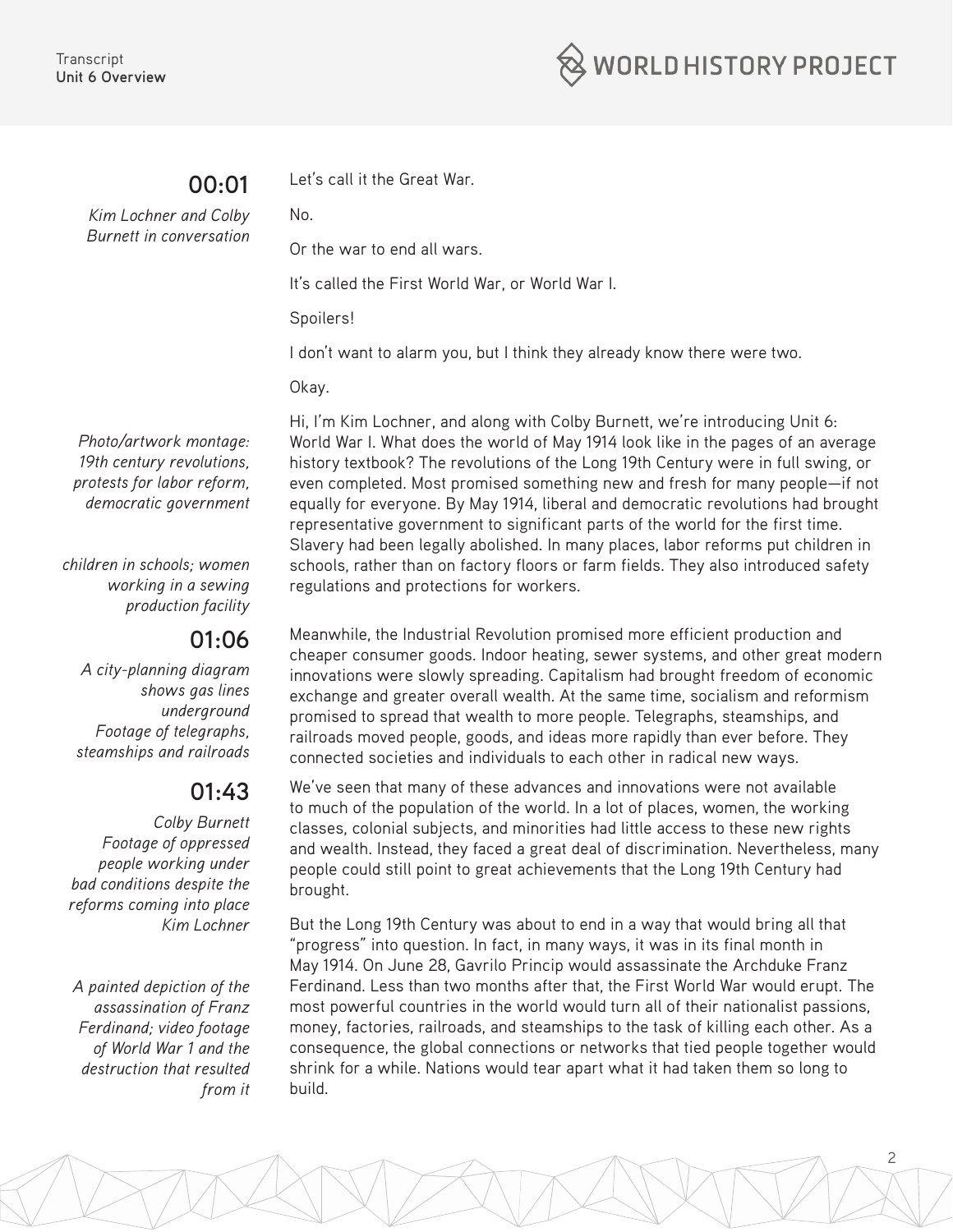

### **02:53** *Colby Burnett*

*Animated map shows the territory occupied by European states in 1914.*

# **03:55**

*Kim Lochner A photo of soldiers fighting in a trench; a timeline shows the events (WW2, the Great Depression, the Cold War, Decolonization) set into motion by the first world war.*

## **04:54**

*Colby Burnett Chart shows GPD per capita, military burden, defense share, and military personnel statistics between the years 1914- 1918*

# **06:29**

*Footage of European colonists exercising power over their colonies*

In this unit, we ask some key questions. In what ways was the First World War the result of changes that occurred in the Long 19th Century? Was it a turning point in world history? As we have just seen, one way to begin to answer those questions is to look backward from May 1914. We can view the war as bringing into question all of the progress that people believed had been made over the course of the Long 19th Century. Another way to answer the same questions is to look from 1914 forward into the century that would follow. The world of 1914 was very much a world with an economic and political center. Powerful European states like Britain, France, and Germany dominated diplomacy. They ruled vast empires, and could project military force around the world. Their economies hummed along, extracting raw materials from their colonies and other smaller, weaker states. They then sold back finished products—from pens to whole cars—at great profit.

But after 1914, the First World War began a long process that would eventually end the concentration of power in the hands of European states. The conflict was expensive. It put many of the big European states into great debt. The decades that followed would bring the Great Depression, and then another world war. By the 1950s, power would decisively shift away from Western and Central Europe to the Soviet Union in the East and the United States in the West. A few decades later, new global centers would arise. East Asia would become the world's great manufacturing center. Meanwhile, empires would be in collapse as African, Asian, Caribbean, and Pacific colonies became independent countries. These changes would take decades, but the First World War started them in motion.

Why did the First World War have such a huge impact? One answer can be found in the staggering costs of the war. We can see these costs in data like this chart, produced mainly by Finnish historian Jari Eloranta. The chart shows changes in economic and demographic data in some of the major combatant countries. It covers the time between the beginning of the war in 1914 and its end in 1918. Two important trends stand out here. The first is the military burden, or the percentage of a nation's economy spent on the military. It is very difficult to sustain this percentage above 15%. In the United States today, for example, the military burden is about three percent. But by the end of the First World War, it was incredibly high in all of the countries for which we have data. In Germany, it was almost 40%, and in France, it was more than half the economy—60%.

**05:48** The percentage of the population actually in the military shows us a second interesting trend. Normally, this number is very small, below one percent. In Germany in 1914, it was 1.3%. In the U.S., it was 0.17%. By the end of the war, these numbers had grown to unprecedented levels. In the United States, 2.81% of the population—over four million men—had been enlisted. In the United Kingdom, ten percent of people were in the military. In France and Germany, incredibly, almost 14% of the population was in the military, meaning almost every man of fighting age.

> Total war on this scale had a huge effect on the societies that waged it. World War I left nations in debt and without enough surviving workers to power the economy. Some countries, like Britain and France, continued to use profits from their colonies to maintain their power. The losers in the conflict—Germany,

> > 3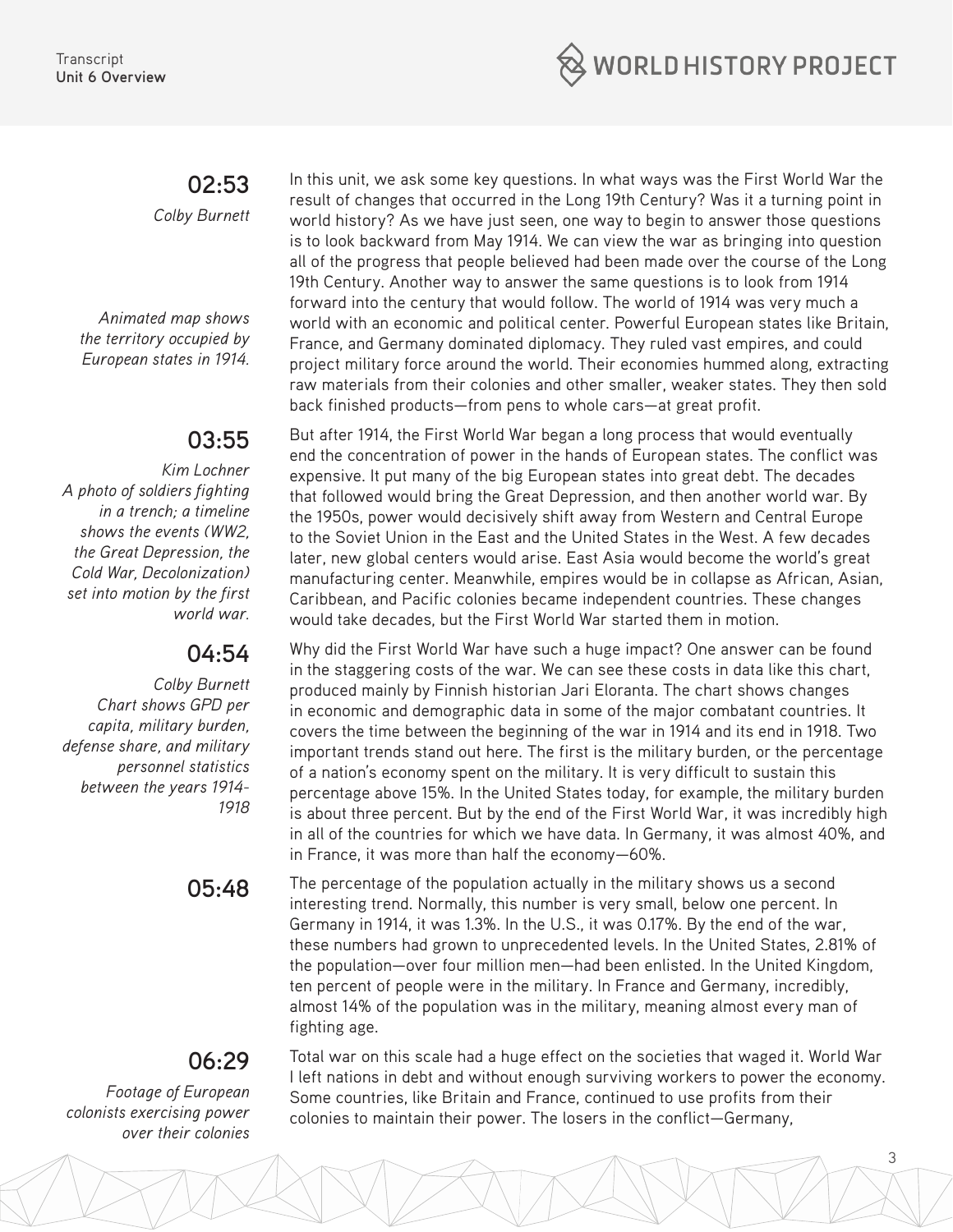

**06:55**

*Kim Lochner A photo of structures in ruins in Russia*

*A painting of the port in St. Petersburg, a photo of workers in a crowded living facility*

**07:59**

*Colby Burnett*

*Photographs of workers' protests in Russia*

*Vladimir Lenin speaks to a crowd of people*

**09:05**

*Kim Lochner*

*Colby clinks finger cymbals – Kim and Colby in conversation* the Austro-Hungarian Empire, and the Ottoman Empire—experienced much more upheaval, with dramatic effect.

But perhaps the most obvious example of the disruption caused by the war took place in Russia. Even though Russia was technically on the winning side, it was nevertheless devastated by the conflict. In 1914, St. Petersburg, the capital of Russia, was a city entering industrialized modernity. It was once largely an administrative center, full of aristocrats, university students, naval officers, and the shops that served them.

But, by the 1890s, St. Petersburg had begun to develop large factories and power plants. Trains brought goods and people thousands of miles from Siberia and the Russian interior to the port city. Ships connected it to Europe. This new St. Petersburg attracted a large working class eager for jobs. Many were forced to live in segregated districts, separated from the wealthy. Others lived and worked in the basements and kitchens of the wealthy. Migrant workers from rural areas and everyday sailors and soldiers were barred from parks, gardens, and other public spaces.

Tensions were already high when Russia entered the war against Germany, Austria-Hungary, and the Ottoman Empire. But at first, nationalism inspired workers to support the war effort. However, by 1917, after three years of war, Russia was in shambles. Terrible defeats led to the catastrophic loss of millions of lives. The war led to food and fuel shortages. Workers suffered greatly. On February 23, female textile workers marched, demanding an end to the war and calling for food. Within three days, 200,000 workers were on the street. By the end of February, the Russian monarchy had been dissolved and replaced by a parliament. This new government continued the disastrous war.

But in October, a second revolution replaced the parliament with the first largescale communist government in world history. Its leader, Vladimir Lenin, spoke from St. Petersburg. He declared the moment ripe for a worldwide socialist revolution. Soon after, St. Petersburg would be renamed Leningrad.

The First World War changed the world forever. Events in St. Petersburg were just one early result—although an important one. The war also weakened imperialism. It disillusioned an entire generation in many countries. It led to cries for perpetual peace, but it also set the scene for an even more terrible conflict to follow. As a result, the story of the First World War did not end when the shooting stopped in 1918. It did not end with the peace treaty signed in 1919. Instead, it continued to reverberate in the years that followed.

4

What the?

It's reverberating.

This is a serious subject.

I'm taking it seriously.

You need to read the room.